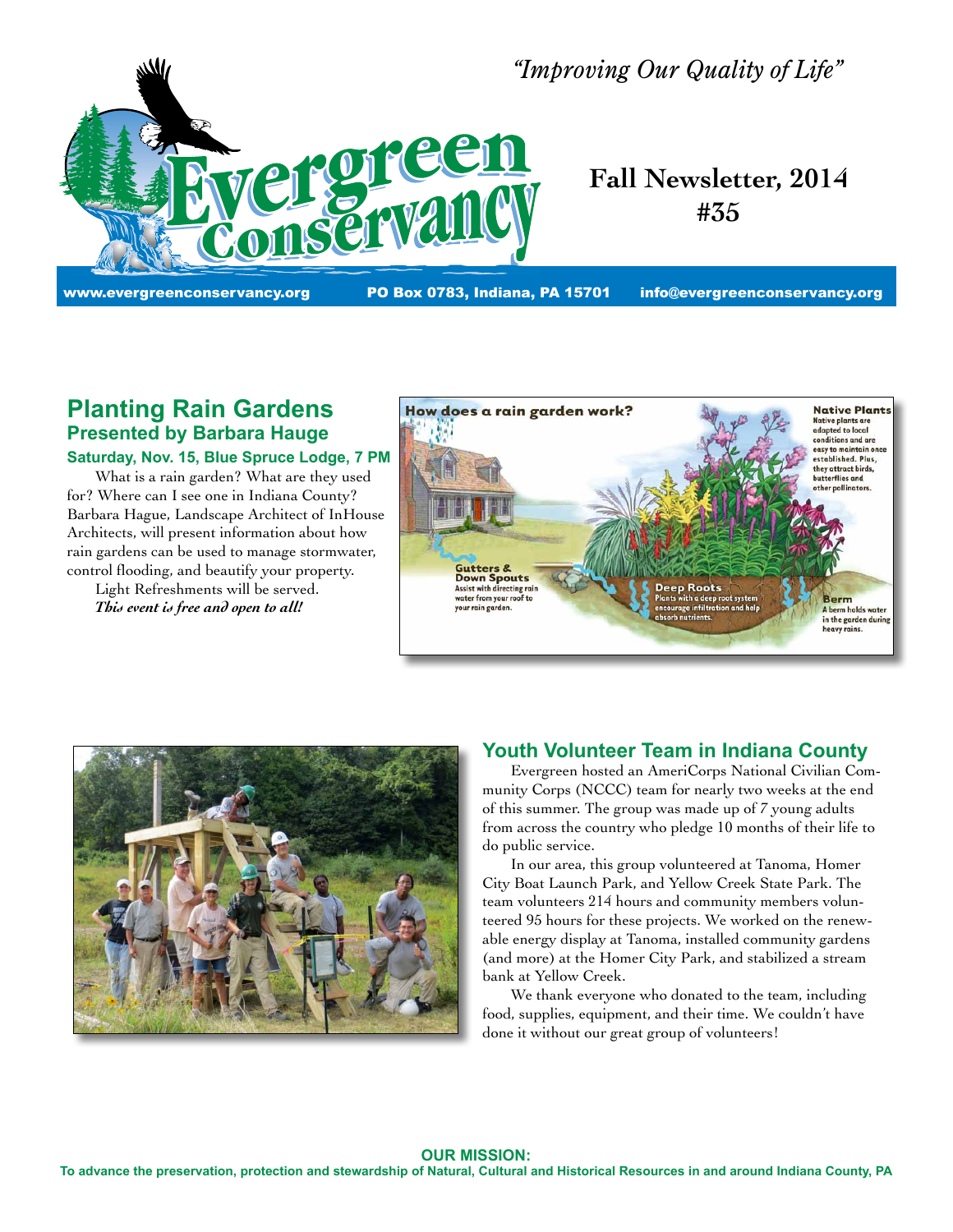Evergreen Conservancy www.evergreenconservancy.org Fall Newsletter 2014 page 2

If you believe that we need to protect our planet, visit www.GoodPawsGoodCause.org, an on-line store for good people and good pets! 10% of every Fur The Earth™ purchase benefits Evergreen Conservancy and The Conservation Fund.

**Thanks to GoodPawsGoodCause for their year-end donation to Evergreen Conservancy.**

### **Welcome our Newest Board Member – Janelle Revo**

Janelle is an MBA graduate from Indiana University of Pennsylvania with over nine years of experience in the Internal Audit field. She is currently employed at Diamond Pharmacy Services as the Internal Control Manager and has prior experience working in the financial industry.

# **Fundraising**

 Fall is the time to for Evergreen to raise money to help fund our projects and do environmental education during the year. We set up tables at different locations and sell handmade items made from recycled and renewable materials. If you need a new corn heater (dried corn) to warm you through the winter, beautiful crafted wood items, iron oxide chalk for your grandkids or children, jewelry, swags or garland made of pine cones, corks and other natural things, tie dyed t-shirts, and many more items. Come on out and support Evergreen Conservancy while purchasing your Christmas presents or something special for yourself. We will be at:

> The Indiana Free Library for Evening at the Stacks on November 7th The IUP pottery sale on November 14th and 15th The UU Church on Twolick Drive in Indiana at the Christmas Bazaar on Dec 6th

And you can always purchase items from our web site.

# **Donations**

#### **Goodsearch App**

Here's a quick tip... Supporters of your cause who have installed the goodapp can easily earn at least \$50 for your organization and most likely, lots more.

How? Easy -- the goodapp automatically generates a donation whenever they shop at any of our 3,000 participating goodshop stores (from Amazon to Walgreens) even if they don't come to our site first. It takes just 15 seconds to install and then the donations can add up quickly! Here's a link to grab the goodapp -- www.goodsearch.com/toolbar To date, goodsearch has donated more than \$9 million and we're just getting started!

#### **How Does AmazonSmile work?**

When first visiting AmazonSmile, customers are prompted to select a charitable organization from almost one million eligible organizations. In order to browse or shop at AmazonSmile, customers must first select a charitable organization. For eligible purchases at AmazonSmile, the AmazonSmile Foundation will donate 0.5% of the purchase price to the customer's selected charitable organization. Welcome to

# **Share on Your Website or Blog**

Place this link on your website, in your email newsletter, or in your blog to invite your supporters to support your organization by shopping at AmazonSmile. This will link your supporters directly to smile.amazon.com in support of your organization.



amazonsm



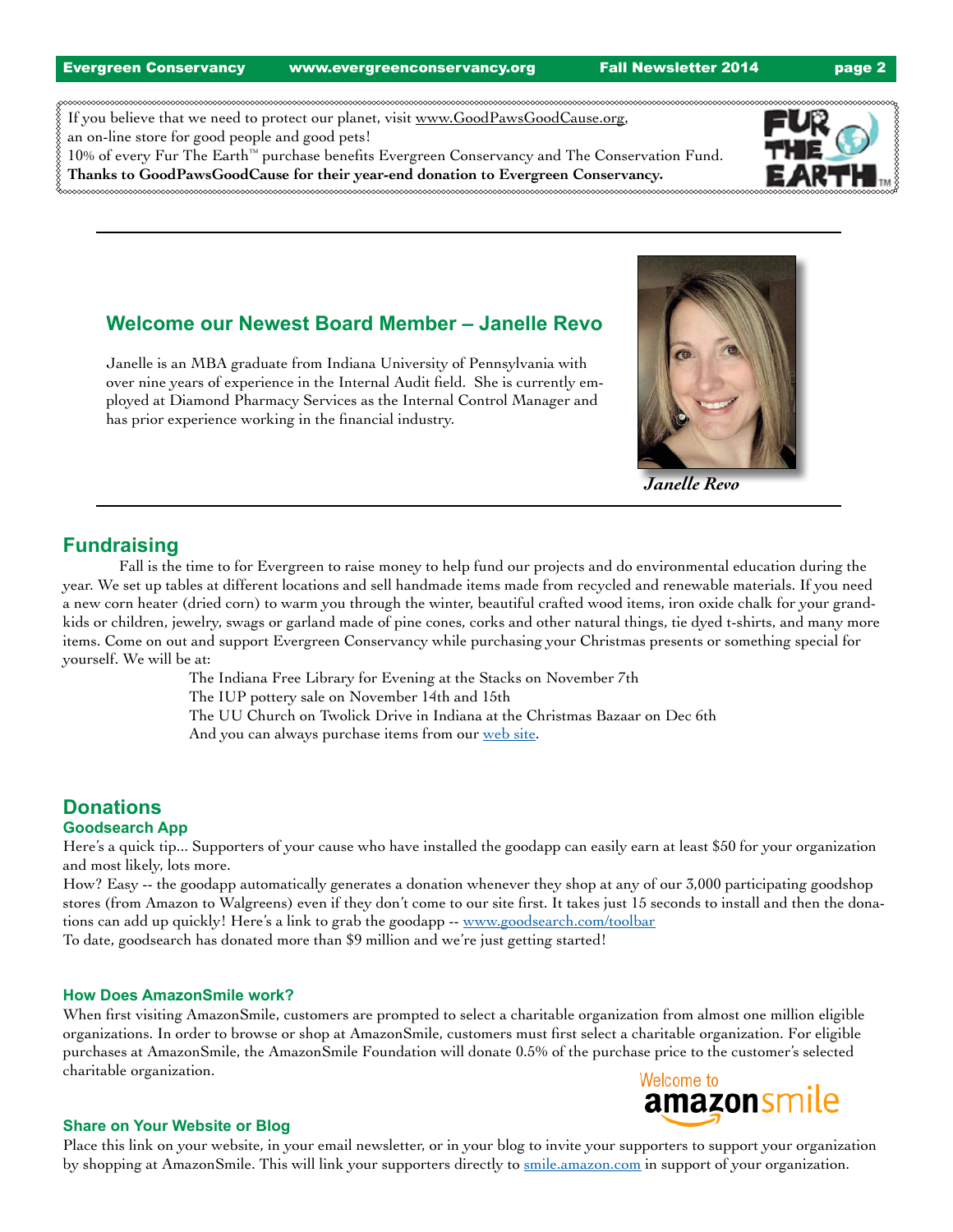

**If you wish to learn more about Evergreen Conservancy please check our new and improved website www.evergreenconservancy.org.** 

### **Evergreen Conservancy to Clean Highway 119S and the Hoodlebug Trail**

Evergreen Conservancy will conduct a clean up of the Hoodlebug Trail and adjoining areas of 119S on Saturday November 1<sup>st</sup>, beginning at 9 a.m. Volunteers will meet at the Homer City ball field parking lot. Recently the clean up has taken less than two hours

To get to the meeting place take old Rt 119 south through Homer City (Main Street), go past the high school. Take the first right and follow about ¼ mile to a stop sign. Turn right and cross the Hoodlebug Trial, turn left and follow the trail to the parking lot.

Those wishing to help with this clean up should report to the ball field with gloves. Garbage bags will be supplied. The clean up will be conducted unless there is extremely bad weather. In this event an announcement will be made in the local media.

#### **Farewell to Vista Volunteer – Brooke Esarey : ((**

Thank you to everyone who made my time as an OSM/VISTA so wonderful. This past year has fostered my interest in non-profit environmental work. I hope I have helped Evergreen become a stronger organization, I know you all have helped me grow. I look forward to working with you all in my next role as Watershed Specialist for the Conservation District. Stop by and say hi!



#### **Welcome our New Vista Volunteer - Cassandra Allen**

Hello my name is Cassandra Allen. I enjoy the outdoors and everything from hiking and geocaching to boating and fishing. I am very passionate about the environment and wildlife, to the extent that I have a degree in Ecology, Conservation and Environment from IUP. I grew up on a chicken farm and spent most of my time in the woods adjoined to Yellow Creek State Park. During high school, I job shadowed Yellow Creek State Park's Environmental Education Specialist, Mike Shaffer. I had such a great time, that during college I went back to Yellow Creek for an internship. Since college, I have been working two jobs while raising two pygmy goats. Someday I hope to run a self-sustained homestead and teach others about the environment, sustainability and conservation. I am really excited to be the new VISTA volunteer and be a part of AmeriCorps.



#### **WHAT WE CONSERVE:**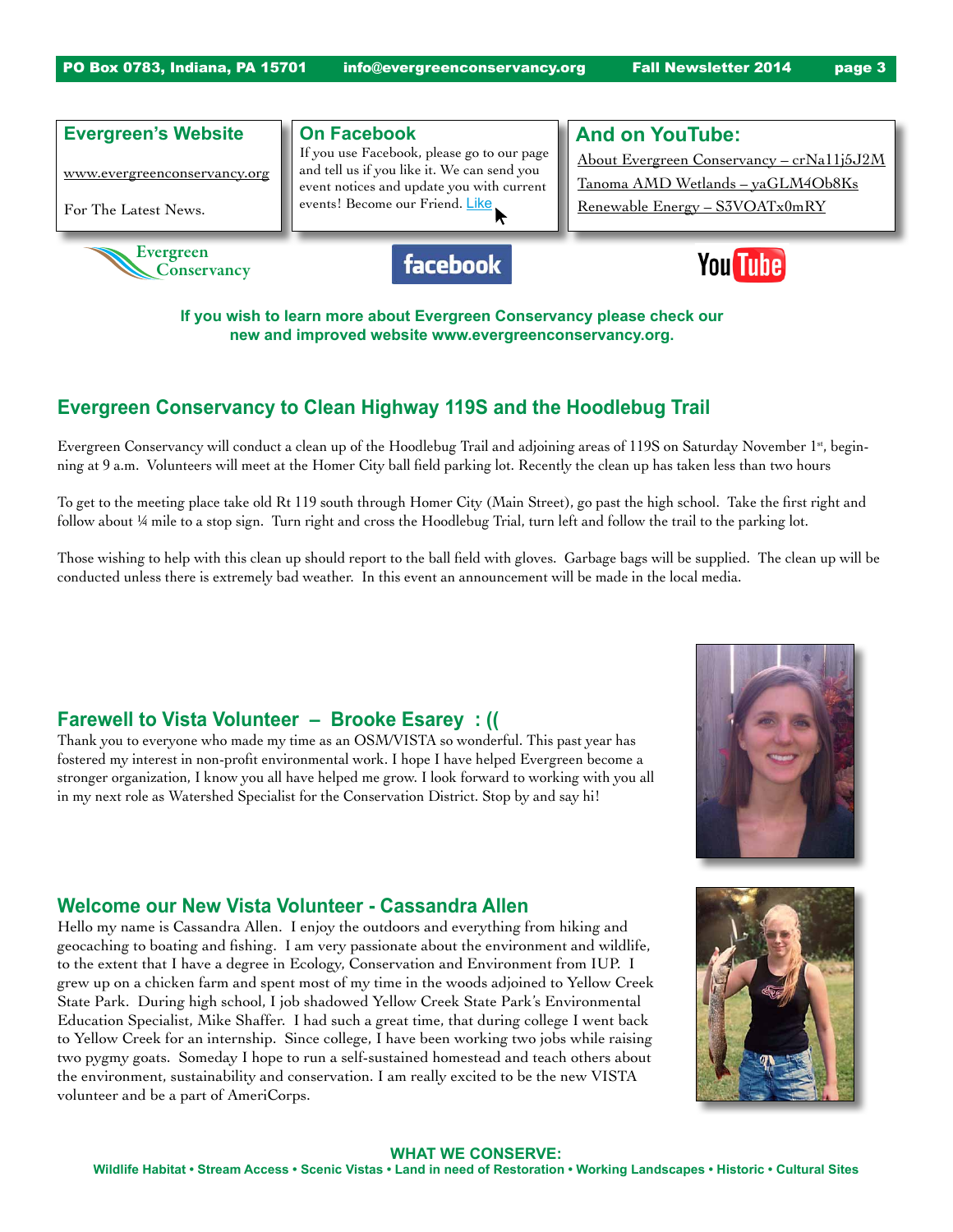#### **Into the Streets**

Five members of SNAP, Student Nurses of Pennsylvania, came to the Tanoma Wetlands and put in a 3.5 hour work session on Saturday September 27th. The IUP nursing students prepared and stained outdoor woodwork, shed, tower and bridge handrails. It was a beautiful work day; all the jobs were completed and clean-up was finished about 12:30pm. IUPs Office of Service Learning organizes this event each spring and fall, giving students an opportunity to volunteer for a wide variety of non-profits in the Indiana area.

#### The Evergreen Conservancy would like to thank:

Leah Walsh • Rachelle Albert • Jessica MacPhail • Brittany Brumbaugh • Lydia Shank • and the Office of Service Learning



### **Upcoming Dates**

| November $1^*$ Highway 119S Clean Up – Help needed to clean the trail.                                           |
|------------------------------------------------------------------------------------------------------------------|
| November 7 <sup>th</sup> An Evening in the Stacks, Indiana Free Library. Evergreen Conservancy will have a       |
| table there – come on out and support the Library and Evergreen.                                                 |
| November 14th - 15th IUPs Pottery Sale, Robert Shaw Building, IUP Campus. We need volunteers to help             |
| at our Evergreen table 10:00 am -7:00 pm Friday and Saturday . If you can help for                               |
| a few hours please let us know at evergreenconservancy@gmail.com.                                                |
| November 15 <sup>th</sup> Fall Program at Blue Spruce Lodge on Rain Gardens – Please join us.                    |
| November 30 <sup>th</sup> . Festival of Light, Blue Spruce Park. It has been our tradition to assist one evening |
| collecting donations for the Festival of Lights at Blue Spruce Park. Note this is the                            |
| last year for the event.                                                                                         |
| December 6 <sup>th</sup> Unitarian Universalist Church Christmas Bazaar – Come on out check out all the          |
| quality items for sale.                                                                                          |
|                                                                                                                  |

# **Join Evergreen Conservancy Today!**

Support the all-volunteer Evergreen Conservancy and its mission through your membership.

| Address:                                              | E-mail:                                  |                               |
|-------------------------------------------------------|------------------------------------------|-------------------------------|
|                                                       |                                          |                               |
|                                                       |                                          |                               |
| Membership Levels:                                    |                                          |                               |
| ___________ \$15: Student ___________ \$25<br>\$45    | $\frac{\ }{2}$ \$70 $\frac{\ }{2}$ \$100 | ∽ Con <sub>S®</sub><br>toteen |
|                                                       |                                          | <b>PACC</b>                   |
| Additional Donation: \$                               |                                          |                               |
| Complete this form and send check to:                 |                                          |                               |
| Evergreen Conservancy, PO Box 0783, Indiana, PA 15701 |                                          | Improving our Quality         |
|                                                       |                                          |                               |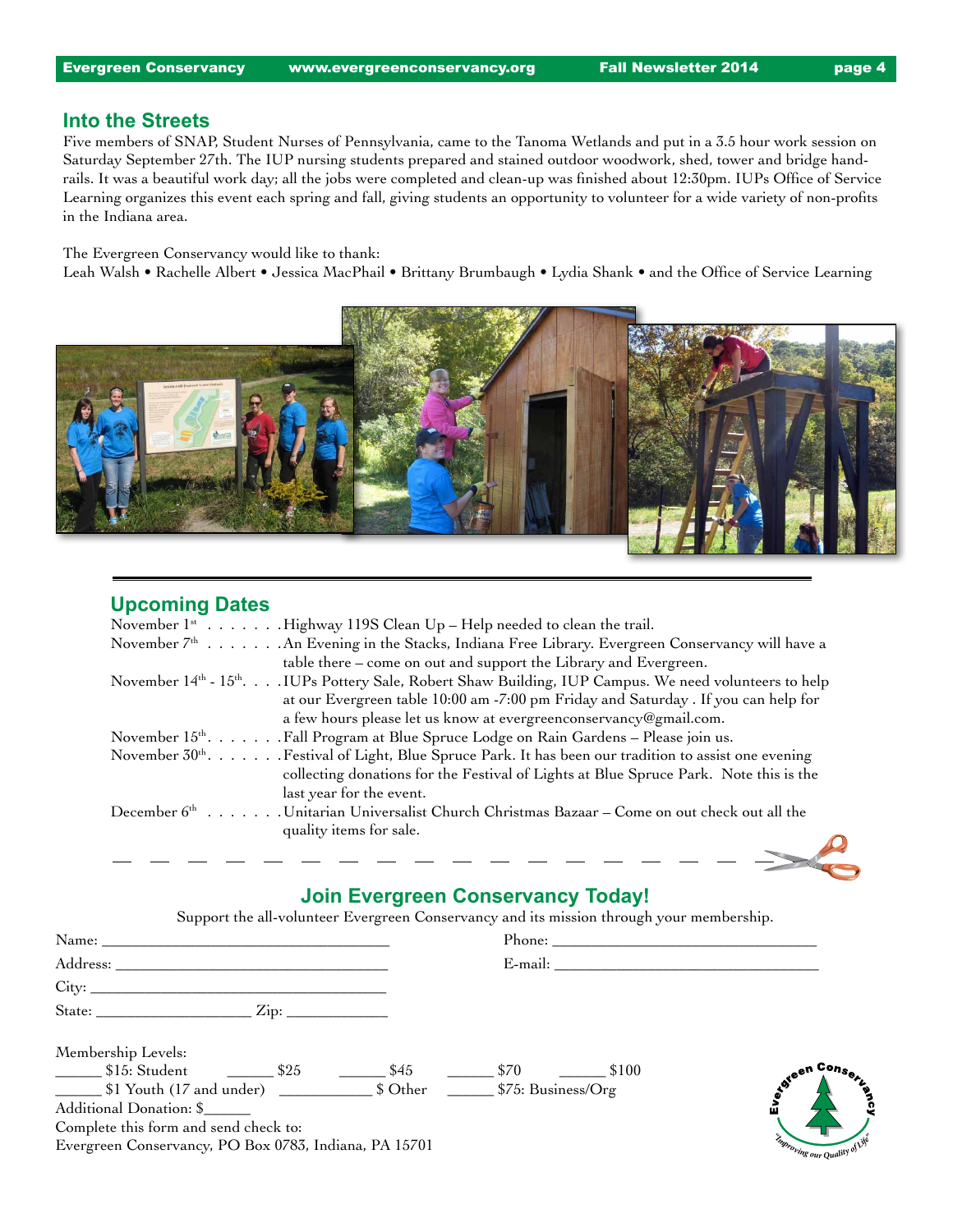### **VISTA Training**

The Appalachian Coal Country Team (ACCT) does trainings twice a year for our OSM VISTA position. This fall Cindy Rogers attended training in Beckley WV for 3 days. It was a time to network with other supervisors, meet other VISTA volunteers and learn about all the exciting projects they are working on in 32 different states. With its Support Office in Beckley, WV, the ACCT works throughout the Appalachian states and is now sponsored by Conservation Legacy. The Conservation Legacy organization operates and supports locally and regionally based conservation service programs. The VISTA program manages teams of educated young adults who provide service in communities challenged with issues of poverty by building local capacity, encouraging environmental stewardship, enhancing outreach and education and engaging in economic development.

### **Ohio River Watershed Celebration**

A few board members attended the 13<sup>th</sup> annual Ohio River Watershed Celebration, held in September. This year the event was held in North Park in Allegheny County. There were lots of good presentations from watershed groups, PADEP, and consulting firms all trying to improve water quality in the Ohio River basin. We even took a driving tour of the Pine Creek Watershed and got to see stream bank structures, a stormwater project in Etna, and a rain garden in Shaler. Anyone interested should attend next year. Evergreen received a \$100 award for attending at least 5 of the past 13 years. Thank you for the award and for another great event!

### **Tanoma Update**

With the NCCC team we moved the wind turbine to it's new location. We built a platform to install the wind turbine and stained it. We hope to have the wind turbine back up and running this fall.

We have been testing the water every week to see how the system is working. Right now with the water so low it is at peak efficiency. The iron levels are coming in about 8 or 9 mgl and leaving to go back into Crooked Creek at about .6 mgl

We hope to hear if we will be awarded the Growing Greener Grant in November. It will fund a Trompe system in Tanoma and make our system work much more efficiency all year round.

# **Grants in progress**

We are working on several grants and will be submitting a few more over the next several months.

- • We were awarded a Norcross grant for a new computer and software for our VISTA volunteer. This is a needed item for our VISTA to be able to do her work. Norcross Foundation awards grants for program-related office and field equipment and materials and public-education materials. We are very thankful to Norcross for this grant.
- • We were awarded an ARIPPA grant for \$1,250.00 to replace the batteries in our renewable energy system. Our current batteries were wearing out and were no longer able to keep a charge. This grant will help keep our renewable energy system working. Much thanks goes out to ARIPPA.
- In 2006, the Indiana County Conservation District (ICCD) completed the Bear Run Restoration Plan. Evergreen helped with initial funding for the project and in the past 8 years the Susquehanna River Basin and the ICCD have transformed this area. We were able to support the Bear Run Project again this year by obtaining an Office of Surface Mines (OSM) grant for 90,000 for the completion of the last phases (9 and 10). This was a huge project and for the first time in possibly a century or more, every station in Bear Run contains fish. In addition, three of the eight main stem stations contained either native brook trout or wild brown trout populations. Tom Clark is the Mine Drainage Coordinator for this successful project.
- In April of this year we received 3,500 of a 7,000 grant from the Community Foundation for the Alleghenies to support our cost share obligations for our VISTA volunteer. This helped pay for our share for 2013-14 year and will help pay our 2014-1015 share for our next VISTA. We are grateful to the Foundation for the Alleghenies for their continued support of our organization.